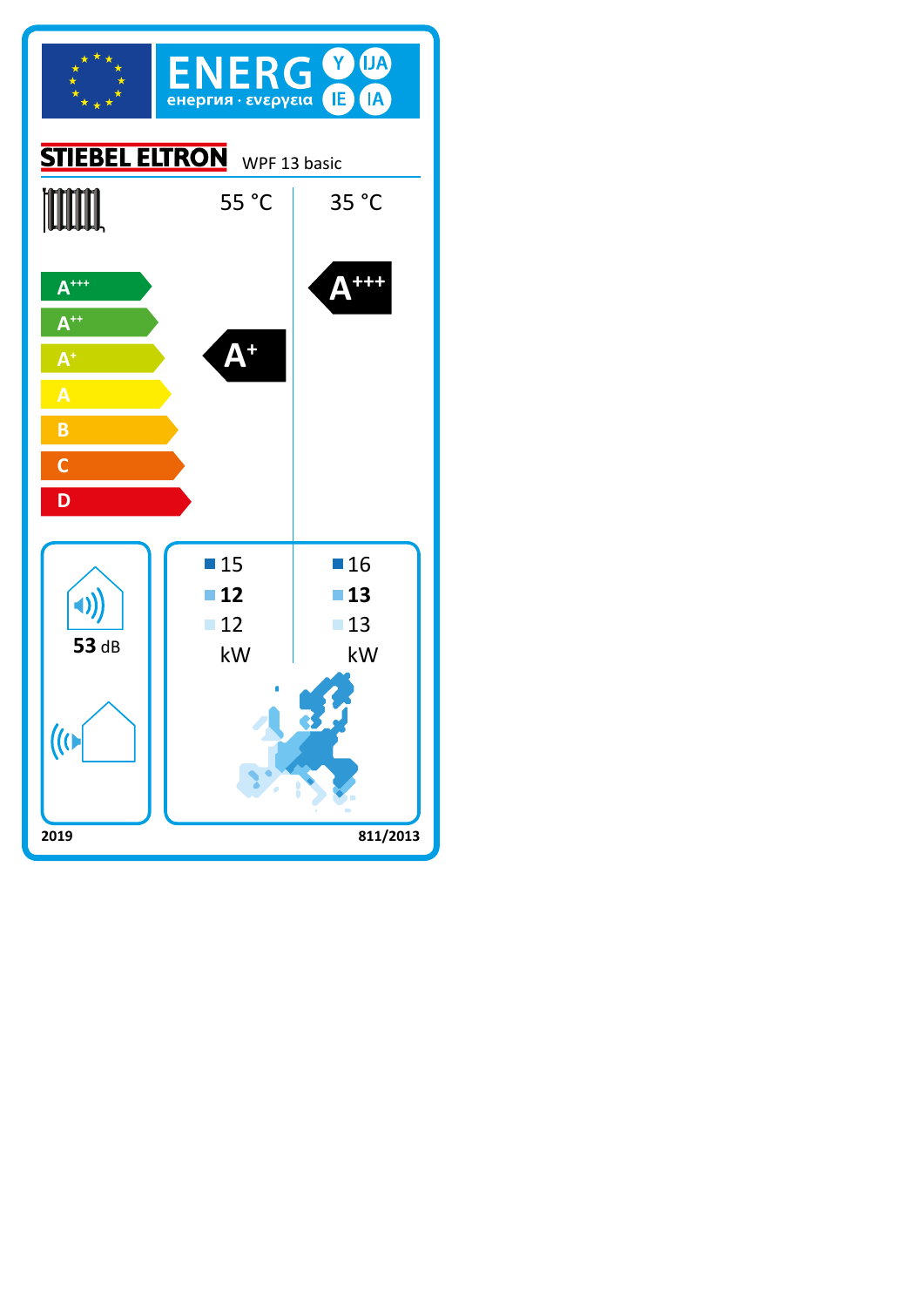## **Product datasheet: Room heater to regulation (EU) no. 811/2013**

|                                                                                                                 |       | <b>WPF 13 basic</b>   |
|-----------------------------------------------------------------------------------------------------------------|-------|-----------------------|
|                                                                                                                 |       | 230947                |
| Manufacturer                                                                                                    |       | <b>STIEBEL ELTRON</b> |
| Energy efficiency class for central heating in moderate climates for<br>medium temperature applications         |       | A+                    |
| Energy efficiency class for central heating in moderate climates for low<br>temperature applications            |       | $A_{+++}$             |
| Rated heating output in moderate climates for medium temperature<br>applications                                | kW    | 12                    |
| Rated heating output in moderate climates for low temperature<br>applications                                   | kW    | 13                    |
| Energy efficiency for central heating in moderate climates for medium<br>temperature applications               | %     | 122                   |
| Energy efficiency for central heating in moderate climates for low<br>temperature applications                  | %     | 189                   |
| Energy consumption of central heating in moderate climates for medium<br>temperature applications               | kWh/a | 7350                  |
| Energy consumption for central heating under moderate climatic<br>conditions, for low temperature applications  | kWh/a | 5285                  |
| Sound power level internal                                                                                      | dB(A) | 53                    |
| Rated heating output in colder climates for medium temperature<br>applications                                  | kW    | 15                    |
| Rated heating output in colder climates for low temperature applications                                        | kW    | 16                    |
| Rated heating output in warmer climates for medium temperature<br>applications                                  | kW    | 12                    |
| Rated heating output in warmer climates for low temperature applications                                        | kW    | 13                    |
| Energy efficiency for central heating in colder climates for medium<br>temperature applications                 | $\%$  | 128                   |
| Energy efficiency for central heating in colder climates for low<br>temperature applications                    | %     | 196                   |
| Energy efficiency for central heating in warmer climates for medium<br>temperature applications                 | %     | 122                   |
| Energy efficiency for central heating in warmer climates for low<br>temperature applications                    | %     | 189                   |
| Energy consumption for central heating under colder climatic conditions,<br>for medium temperature applications | kWh/a | 10595                 |
| Energy consumption for central heating under colder climatic conditions,<br>for low temperature applications    | kWh/a | 7542                  |
| Energy consumption for central heating under warmer climatic conditions,<br>for medium temperature applications | kWh/a | 4755                  |
| Energy consumption for central heating under warmer climatic conditions,<br>for low temperature applications    | kWh/a | 3407                  |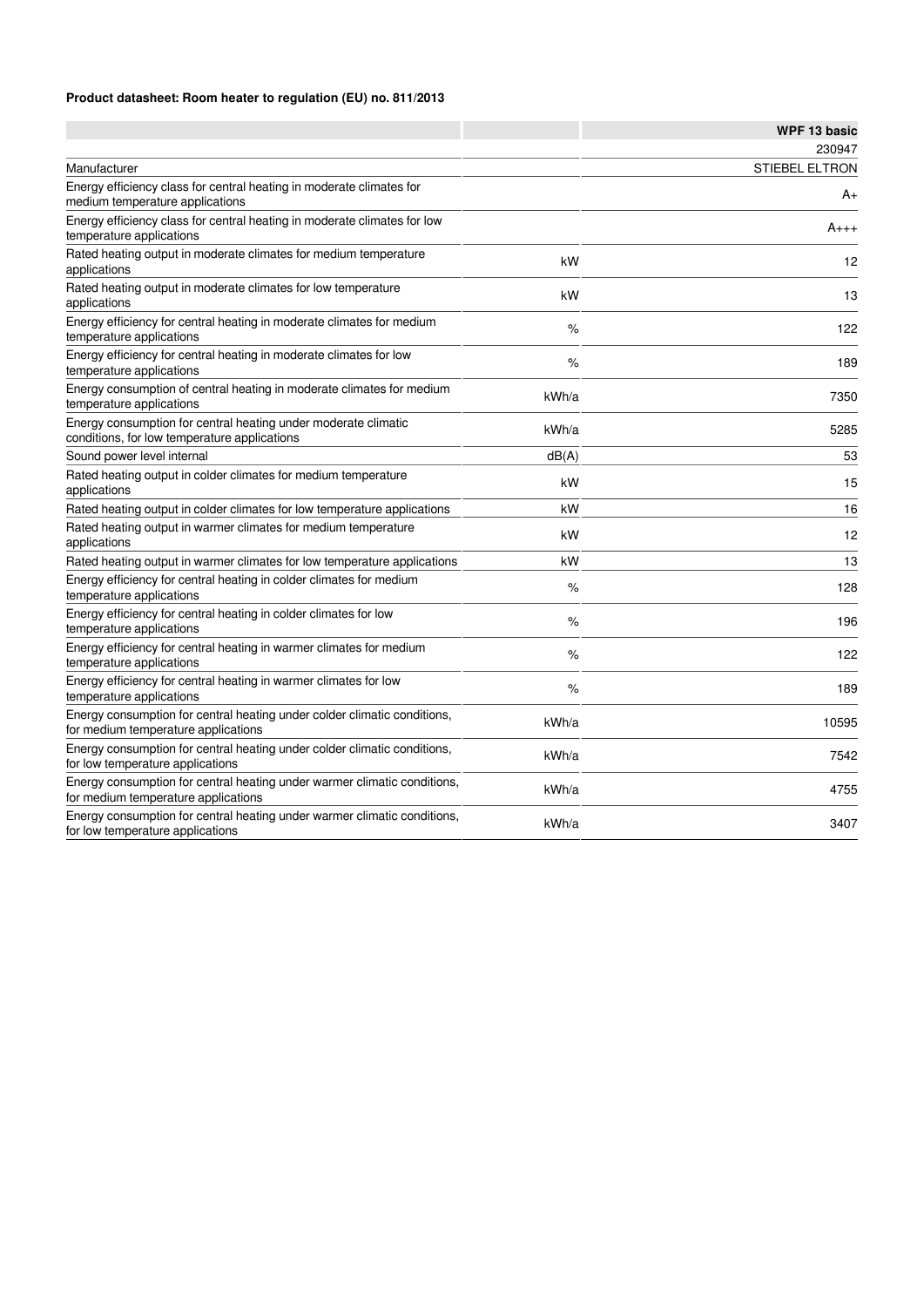



## **STIEBEL ELTRON**

WPF 13 basic

# **TOOTAL**

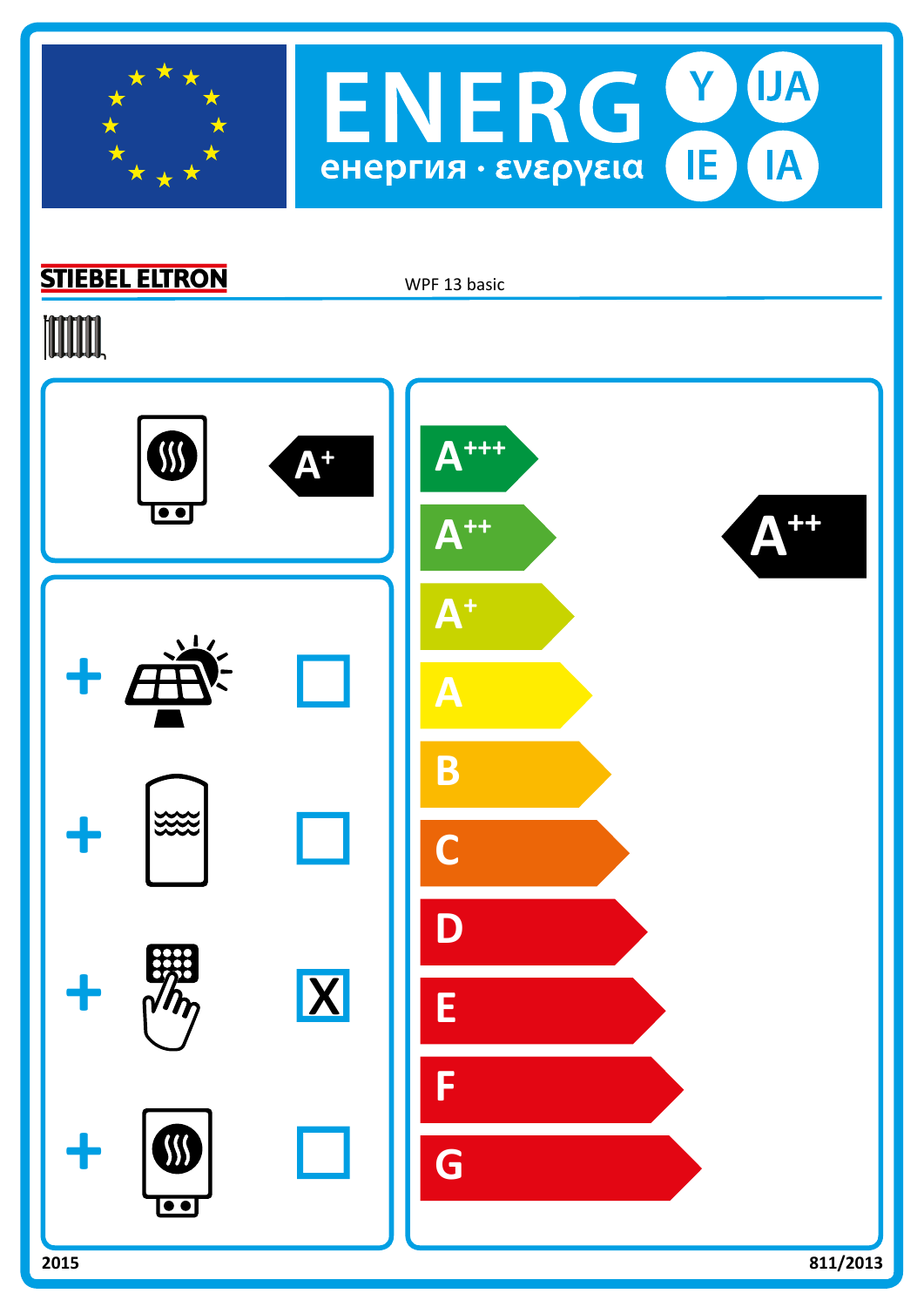## **Product datasheet: Composite system consisting of room heater and temperature controller to regulation (EU) no. 811/2013**

|                                                                                                                                              |      | <b>WPF 13 basic</b>   |
|----------------------------------------------------------------------------------------------------------------------------------------------|------|-----------------------|
|                                                                                                                                              |      | 230947                |
| Manufacturer                                                                                                                                 |      | <b>STIEBEL ELTRON</b> |
| Energy efficiency for central heating in moderate climates for medium<br>temperature applications                                            | $\%$ | 122                   |
| Temperature controller class                                                                                                                 |      | VII                   |
| Contribution of temperature controller to room heating energy efficiency                                                                     | $\%$ | 3,50                  |
| Room heating energy efficiency of composite system under moderate<br>climatic conditions                                                     | $\%$ | 126                   |
| Room heating energy efficiency of composite system under colder<br>climatic conditions                                                       | $\%$ | 132                   |
| Room heating energy efficiency of composite system under warmer<br>climatic conditions                                                       | $\%$ | 126                   |
| Value of differential between room heating energy efficiency under<br>moderate climatic conditions and that under colder climatic conditions | $\%$ | 6                     |
| Value of differential between room heating energy efficiency under<br>warmer climatic conditions and that under moderate climatic conditions | $\%$ | 0                     |
| Energy efficiency class for central heating in moderate climates for<br>medium temperature applications                                      |      | $A_{+}$               |
| Room heating energy efficiency class of composite system under<br>moderate climatic conditions                                               |      | $A_{++}$              |